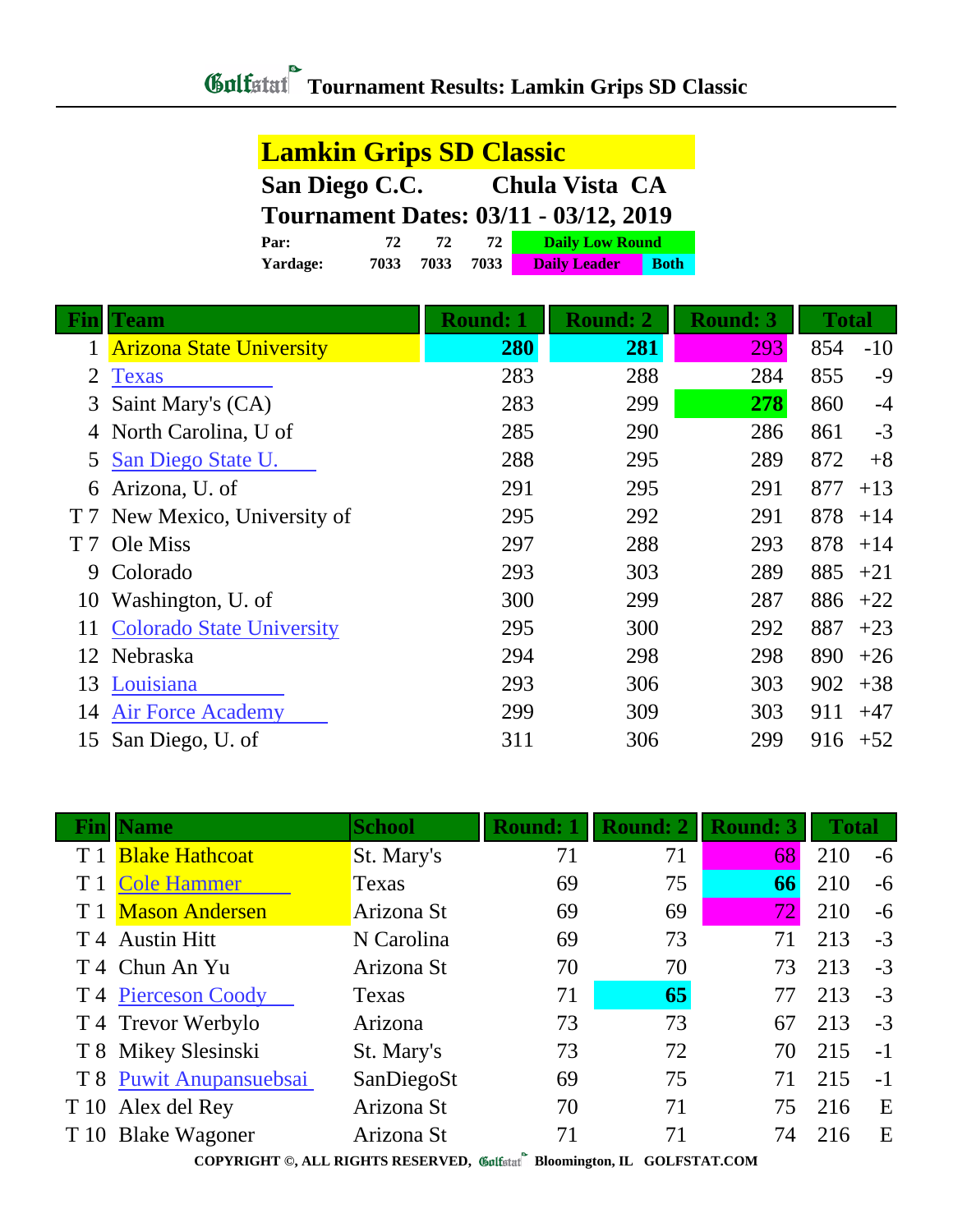## **Tournament Results: Lamkin Grips SD Classic**

|      | <b>Fin</b> Name           | <b>School</b> | <b>Round: 1</b> | <b>Round: 2</b> | <b>Round: 3</b> | <b>Total</b> |      |
|------|---------------------------|---------------|-----------------|-----------------|-----------------|--------------|------|
|      | T 10 Josh Seiple          | Ole Miss      | 71              | 74              | 71              | 216          | E    |
| T 10 | <b>Parker Coody</b>       | Texas         | 70              | 72              | 74              | 216          | E    |
|      | T 10 Ryan Gerard          | N Carolina    | 70              | 77              | 69              | 216          | E    |
| T 10 | Sam Choi                  | New Mexico    | 72              | 73              | 71              | 216          | E    |
|      | T 16 Christian Banke      | SanDiegoSt    | 71              | 73              | 73              | 217          | $+1$ |
|      | T 16 George Gardner       | San Diego     | 72              | 74              | 71              | 217          | $+1$ |
|      | T 18 Ethan Ashbrook       | St. Mary's    | 68              | 76              | 74              | 218          | $+2$ |
|      | T 18 Ryan Burnett         | N Carolina    | 74              | 72              | 72              | 218          | $+2$ |
| T 20 | <b>Jackson Wendling</b>   | Nebraska      | 72              | 74              | 73              | 219          | $+3$ |
| T 20 | <b>Josh Martin</b>        | N Carolina    | 72              | 73              | 74              | 219          | $+3$ |
| T 20 | Leo Oyo                   | SanDiegoSt    | 74              | 72              | 73              | 219          | $+3$ |
| T 20 | <b>Newport Laparojkit</b> | SanDiegoSt    | 73              | 73              | 73              | 219          | $+3$ |
| T 20 | Parathakorn Suyasri       | Colo St       | 73              | 76              | 70              | 219          | $+3$ |
| T 20 | <b>Ross Sinclair</b>      | New Mexico    | 75              | 72              | 72              | 219          | $+3$ |
| T 20 | Sarut Vongchaisit         | Ole Miss      | 72              | 75              | 72              | 219          | $+3$ |
| T 27 | Koichiro Ishika           | Arizona St    | 79              | 68              | 73              | 220          | $+4$ |
| T 27 | <b>Ross Macdonald</b>     | Colorado      | 69              | 73              | 78              | 220          | $+4$ |
| T 27 | <b>Sean Carlon</b>        | New Mexico    | 72              | 75              | 73              | 220          | $+4$ |
| T 30 | <b>Briggs Duce</b>        | Arizona       | 72              | 76              | 73              | 221          | $+5$ |
| T 30 | <b>Charlie Flynn</b>      | LA-Lafayet    | 70              | 77              | 74              | 221          | $+5$ |
| T 30 | <b>Jake Staiano</b>       | Colo St       | 72              | 75              | 74              | 221          | $+5$ |
| T 30 | Santeri Lehesmaa          | Arizona       | 74              | 74              | 73              | 221          | $+5$ |
|      | T 34 Brad Reeves          | Arizona       | 73              | 73              | 76              | 222          | $+6$ |
|      | T 34 Daniel O'Loughlin    | Colorado      | 73              | 76              | 73              | 222          | $+6$ |
|      | T 34 Steven Chervony      | Texas         | 76              | 76              | 70              | 222          | $+6$ |
|      | T 34 Triston Elston       | LA-Lafayet    | 74              | 75              | 73              | 222          | $+6$ |
|      | T 38 Cecil Wegener        | Ole Miss      | 78              | 70              | 75              | 223          | $+7$ |
|      | T 38 Ethan Farnam         | St. Mary's    | 71              | 80              | 72              | 223          | $+7$ |
| T 38 | <b>Joey Moore</b>         | SanDiegoSt    | 77              | 75              | 71              | 223          | $+7$ |
|      | T 38 Luke Trujillo        | Air Force     | 72              | 78              | 73              | 223          | $+7$ |
|      | T 38 Noah Woolsey         | Washington    | 74              | 79              | 70              | 223          | $+7$ |
|      | T 38 Paul Margolis        | Washington    | 80              | 73              | 70              | 223          | $+7$ |
|      | T 38 Spencer Soosman      | Texas         | 73              | 76              | 74              | 223          | $+7$ |
|      | T 45 Augustin Hole        | New Mexico    | 76              | 73              | 75              | 224          | $+8$ |
|      | T 45 Christoffer Bring    | Texas         | 72              | 78              | 74              | 224          | $+8$ |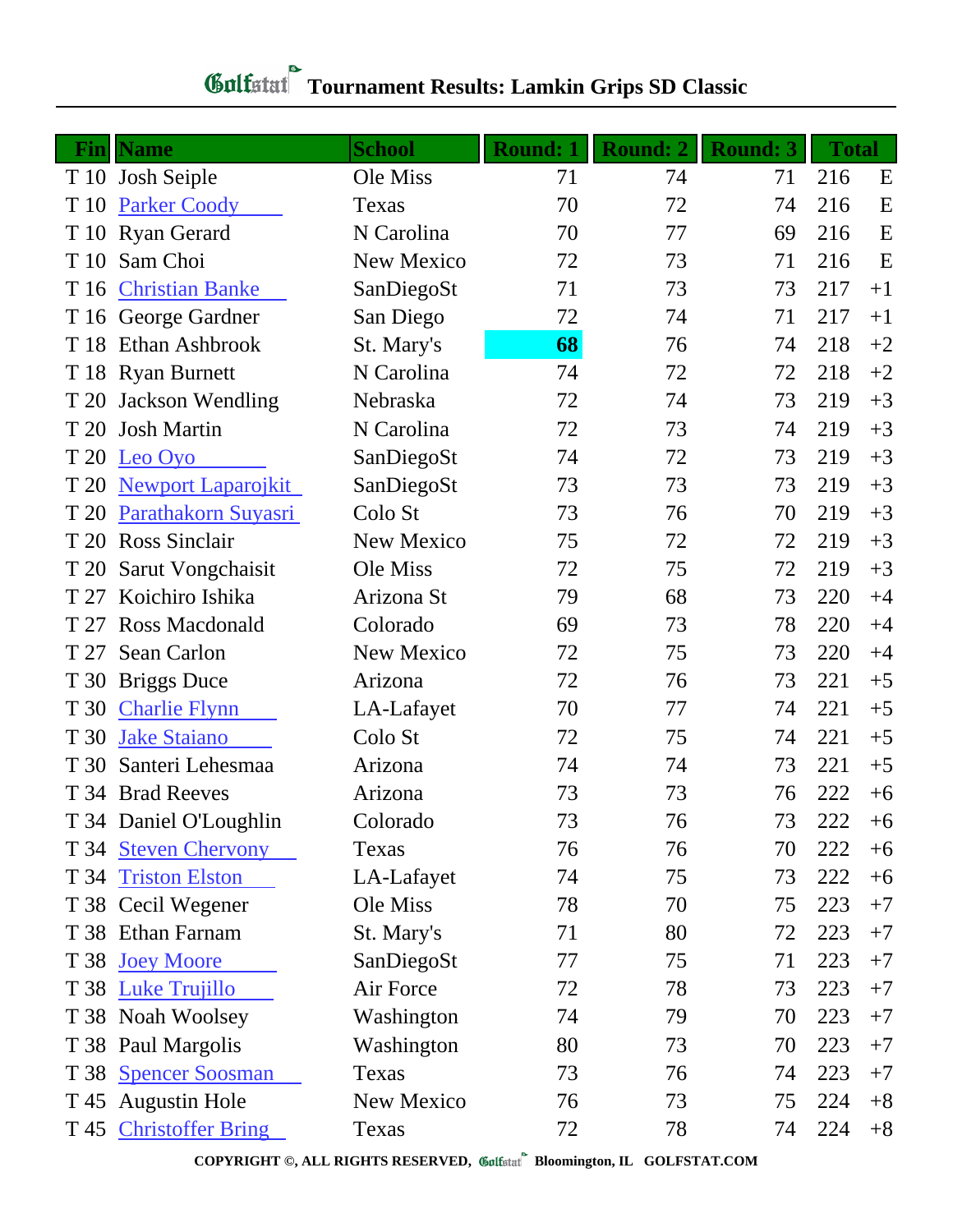## **Tournament Results: Lamkin Grips SD Classic**

|      | <b>Fin</b> Name         | <b>School</b> | <b>Round: 1</b> | <b>Round: 2</b> | <b>Round: 3</b> | <b>Total</b> |
|------|-------------------------|---------------|-----------------|-----------------|-----------------|--------------|
|      | T 45 Cole Krantz        | Colorado      | 75              | 78              | 71              | 224<br>$+8$  |
| T 45 | <b>Davis Bryant</b>     | Colo St       | 76              | 74              | 74              | 224<br>$+8$  |
|      | T 45 Henry Lee          | Washington    | 75              | 71              | 78              | 224<br>$+8$  |
| T 50 | <b>Cameron Sisk</b>     | Arizona St    | 75              | 76              | 74              | 225<br>$+9$  |
|      | T 50 David Laskin       | Arizona       | 73              | 75              | 77              | 225<br>$+9$  |
|      | T 50 Dougie Ergood      | N Carolina    | 76              | 72              | 77              | 225<br>$+9$  |
| T 50 | <b>Ethan Marcus</b>     | Arizona       | 76              | 74              | 75              | 225<br>$+9$  |
| T 50 | Galven Green            | New Mexico    | 76              | 74              | 75              | 225<br>$+9$  |
| T 50 | <b>Jay Cottam</b>       | Nebraska      | 75              | 75              | 75              | 225<br>$+9$  |
| T 50 | <b>Oscar Teiffel</b>    | Colo St       | 74              | 75              | 76              | 225<br>$+9$  |
| T 50 | <b>Ranveer Grewal</b>   | Washington    | 74              | 76              | 75              | 225<br>$+9$  |
| T 50 | <b>Tanner Owen</b>      | Nebraska      | 74              | 75              | 76              | 225<br>$+9$  |
| T 50 | <b>Zihao Jin</b>        | SanDiegoSt    | 68              | 79              | 78              | 225<br>$+9$  |
| 60   | Yash Majmudar           | San Diego     | 75              | 78              | 73              | $226 + 10$   |
| T 61 | Ryan Grauman            | St. Mary's    | 79              | 80              | 68              | $227 + 11$   |
| T 61 | Trevor Olkowski         | Colorado      | 76              | 76              | 75              | $227 + 11$   |
| T 61 | <b>Youssef Guezzale</b> | SanDiegoSt    | 80              | 73              | 74              | $227 + 11$   |
| T 64 | Ash Hakim               | St. Mary's    | 73              | 82              | 73              | $228 + 12$   |
|      | T 64 Beau Briggs        | Ole Miss      | 82              | 69              | 77              | $228 + 12$   |
|      | T 64 Cameron Jones      | Nebraska      | 77              | 74              | 77              | $228 + 12$   |
| T 64 | Jace Guthmiller         | Nebraska      | 73              | 81              | 74              | $228 + 12$   |
| T 64 | Jackson Suber           | Ole Miss      | 76              | 77              | 75              | $228 + 12$   |
|      | T 64 Jonathan Farmer    | Air Force     | 80              | 75              | 73              | $228 + 12$   |
|      | T 70 Anson Kuznik       | Air Force     | 73              | 80              | 76              | $229 + 13$   |
| T 70 | <b>Brody Blackmon</b>   | Ole Miss      | 71              | 81              | 77              | $229 + 13$   |
|      | T 70 Wooyoung Roy Choi  | New Mexico    | 80              | 74              | 75              | $229 + 13$   |
|      | T 73 Evan Kawai         | San Diego     | 77              | 78              | 75              | $230 + 14$   |
| T 73 | Jan Schneider           | Washington    | 77              | 81              | 72              | $230 + 14$   |
| T 75 | A J Ott                 | Colo St       | 79              | 78              | 74              | $231 + 15$   |
| T 75 | <b>Jack Tolson</b>      | LA-Lafayet    | 73              | 79              | 79              | $231 + 15$   |
| T 75 | Joshua Wu               | Air Force     | 75              | 76              | 80              | $231 + 15$   |
|      | T 75 Kristoffer Max     | Colorado      | 77              | 84              | 70              | $231 + 15$   |
| T 79 | <b>Andy Germann</b>     | Air Force     | 79              | 76              | 78              | $233 + 17$   |
| T 79 | <b>Mason Elmore</b>     | N Carolina    | 76              | 81              | 76              | $233 + 17$   |
|      | T 79 Tailin Song        | N Carolina    | 80              | 77              | 76              | $233 + 17$   |